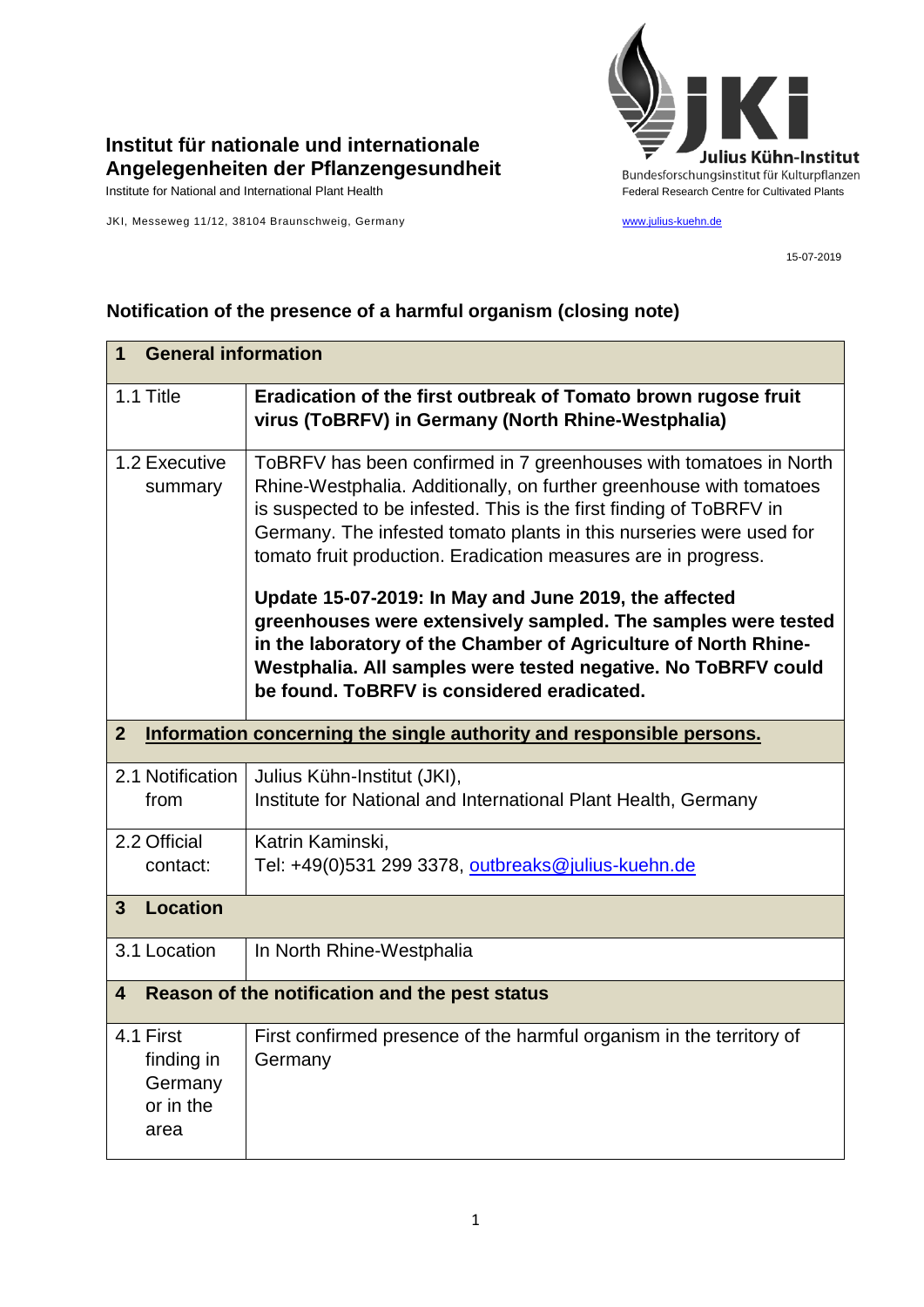| 4.2 Pest status of the area<br>where the harmful organism<br>has been found present,<br>after the official confirmation.<br>4.3 Pest status in Germany<br>before the official<br>confirmation of the presence,<br>or suspected presence, of | Absent, pest found but eradicated<br>Absent, no pest records                                                                                                           |  |
|---------------------------------------------------------------------------------------------------------------------------------------------------------------------------------------------------------------------------------------------|------------------------------------------------------------------------------------------------------------------------------------------------------------------------|--|
| the harmful organism.                                                                                                                                                                                                                       |                                                                                                                                                                        |  |
| 4.4 Pest status in Germany after<br>the official confirmation of<br>the presence of the harmful<br>organism.                                                                                                                                | Absent, eradicated                                                                                                                                                     |  |
| 5                                                                                                                                                                                                                                           | Finding, sampling, testing and confirmation of the harmful organism.                                                                                                   |  |
| 5.1 How the presence or<br>appearance of the harmful<br>organism was found.                                                                                                                                                                 | Information submitted by professional operators,<br>laboratories or other persons: Samples were<br>taken by the plant protection service of North<br>Rhine-Westphalia. |  |
| 5.2 Date of finding:                                                                                                                                                                                                                        | 05-10-2018                                                                                                                                                             |  |
| 5.3 Sampling for laboratory<br>analysis.                                                                                                                                                                                                    | 08-10-2018                                                                                                                                                             |  |
| 5.4 Name and address of the<br>Laboratory                                                                                                                                                                                                   | Landwirtschaftskammer NRW<br>Pflanzenschutzdienst<br>Siebengebirgsstraße 200<br>53229 Bonn<br>Germany                                                                  |  |
| 5.5 Diagnostic method                                                                                                                                                                                                                       | RT-PCR with tobamovirus-specific primers and<br>following sequencing                                                                                                   |  |
| 5.6 Date of official confirmation<br>of the harmful organism's<br>identity.                                                                                                                                                                 | 26-10-2018                                                                                                                                                             |  |
| Infested area, and the severity and source of the outbreak in that area.<br>6                                                                                                                                                               |                                                                                                                                                                        |  |
| 6.1 Size and delimitation of the<br>infested area.                                                                                                                                                                                          | 25 ha (50,000 plants)                                                                                                                                                  |  |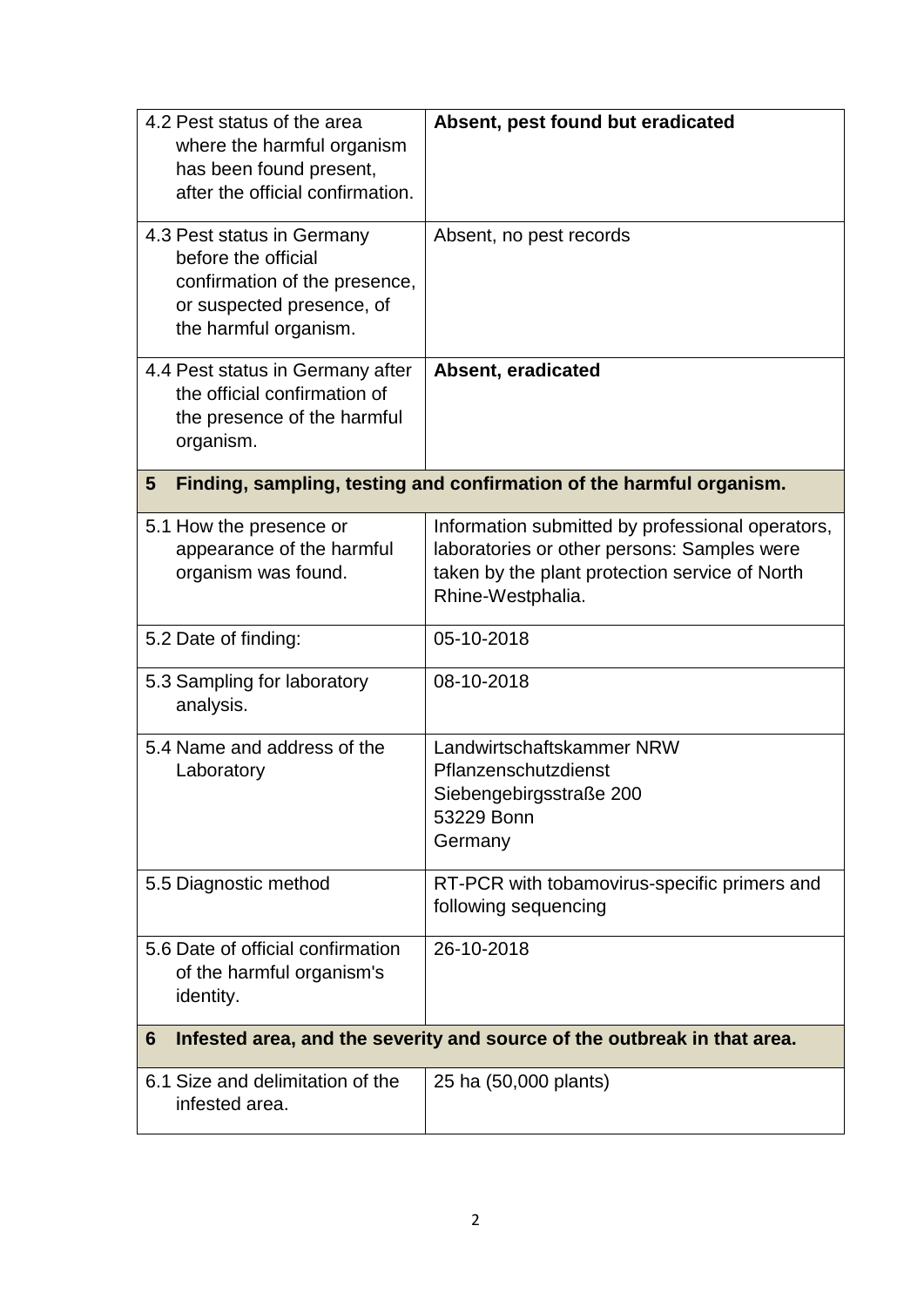| 6.2 Characteristics of the<br>infested area and its vicinity.      | Physically closed conditions: greenhouse                                                                                                                                                                                                                                                                                                                                                                             |  |  |
|--------------------------------------------------------------------|----------------------------------------------------------------------------------------------------------------------------------------------------------------------------------------------------------------------------------------------------------------------------------------------------------------------------------------------------------------------------------------------------------------------|--|--|
| 6.3 Infested plant(s), plant<br>product(s) and other<br>object(s). | Solanum lycopersicum (plant already planted,<br>not to be reproduced, for fruit production)                                                                                                                                                                                                                                                                                                                          |  |  |
| 6.4 Severity of the outbreak.                                      | The infection spread very fast within the<br>greenhouses. About 10 % of the plants showed<br>symptoms.                                                                                                                                                                                                                                                                                                               |  |  |
| 6.5 Source of the outbreak                                         | Unknown. Trace back investigations are<br>ongoing. The young plant were not produced in<br>Germany.                                                                                                                                                                                                                                                                                                                  |  |  |
| <b>Official phytosanitary measures.</b><br>$\overline{\mathbf{r}}$ |                                                                                                                                                                                                                                                                                                                                                                                                                      |  |  |
| 7.1 Adoption of official<br>phytosanitary measures.                | Official phytosanitary measures will be taken:<br>- Clearing of the greenhouses of all tomato<br>plants.<br>- Destruction of the whole plant material.<br>Disinfection of all greenhouse surfaces and all<br>objects that were involved in tomato production<br>and the material that was used in the clearance<br>of the greenhouses.<br>Update 15-07-2019: Official phytosanitary<br>measures have been completed. |  |  |
| 7.2 Date of adoption of the<br>official phytosanitary<br>measures. | 26-10-2018                                                                                                                                                                                                                                                                                                                                                                                                           |  |  |
| 7.3 Objective of the official<br>phytosanitary measures.           | Eradication                                                                                                                                                                                                                                                                                                                                                                                                          |  |  |
| 7.4 Measures affecting the<br>movement of goods.                   | Measures do not affect import into or movement<br>within the Union of goods                                                                                                                                                                                                                                                                                                                                          |  |  |
| 7.5 Specific surveys.                                              | no                                                                                                                                                                                                                                                                                                                                                                                                                   |  |  |
| <b>Pest risk</b><br>8<br>analysis/assessment                       | Preliminary pest risk analysis exists: The<br>tobamovirus tomato brown rugose fruit virus<br>(ToBRFV) was discovered in Jordan in 2015 but<br>already occurred in Israel in 2014. ToBRFV<br>infects tomato plants and leads to mosaic<br>staining of the leaves as well as discoloration<br>and deformations of the fruits. The virus can                                                                            |  |  |